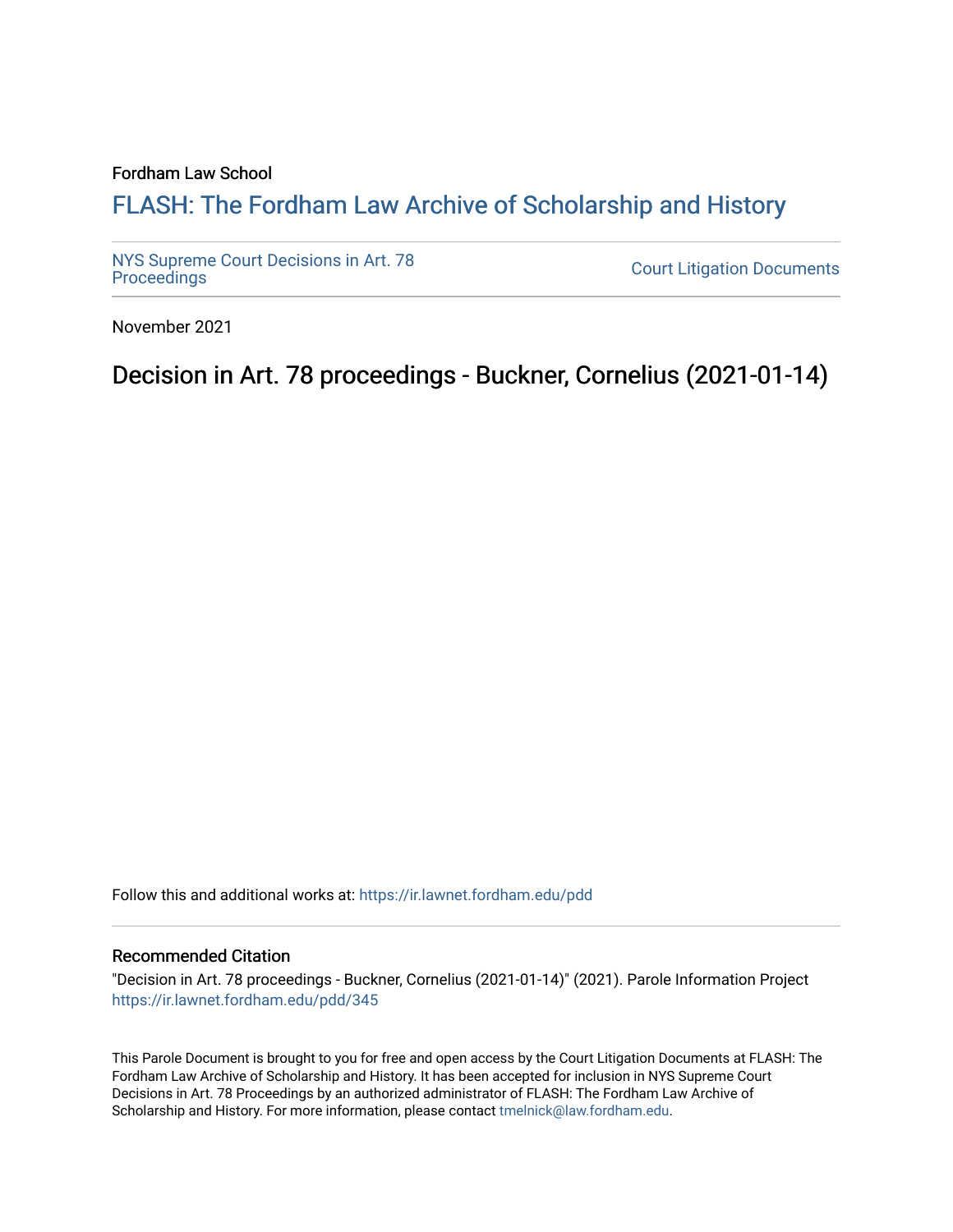INDEX NO. 2020-54280

NYSCEF DOC. NO. 27 **RECEIVED NYSCEF: 01/15/2021** 

To commence the 30-day statutory time period for appeals as of right (CPLR 5513[a]), you are advised to serve a copy of this **order, with notice of entry, upon** all parties.

## **SUPREME COURT OF THE STATE OF NEW YORK COUNTY OF DUTCHESS**

--------------------------------------------------------c----)[

In the Matter of the Application of CORNELIUS BUCKNOR,

Petitioner,

-against-

NEW YORK STATE DEPARTMENT OF CORRECTIONS AND COMMUNITY SUPERVISION, ANTHONY J. ANNUCCI, ACTING COMMISSIONER and NEW YORK STATE BOARD OF PAROLE, TINA STANFORD, CHAIR WOMAN

Respondents.

For Judgment Pursuant to Article 78 of the Civil Practice Law and Rules

-------------------------------------------------------------)[

Petitioner has moved pursuant to CPLR Article 78 challenging Respondent's April 8,2020 decision which denied Petitioner discretionary release to parole supervision. By letter dated January 12, 2021, Assistant Attorney General J. Gardner Ryan, advised that the Parole Board consented to a *de* novo consideration and the issuance of an order directing a *de novo* interview to determine Petitioner's eligibility for discretionary parole release. Respondent requests that the Court allow sixty (60) days for the Board to conduct a de novo consideration. By e-mail dated January 14,2021, Petitioner's counsel indicated that Petitioner consents to an order annulling the

#### **DECISION AND ORDER**

Index No.: 2020-54280